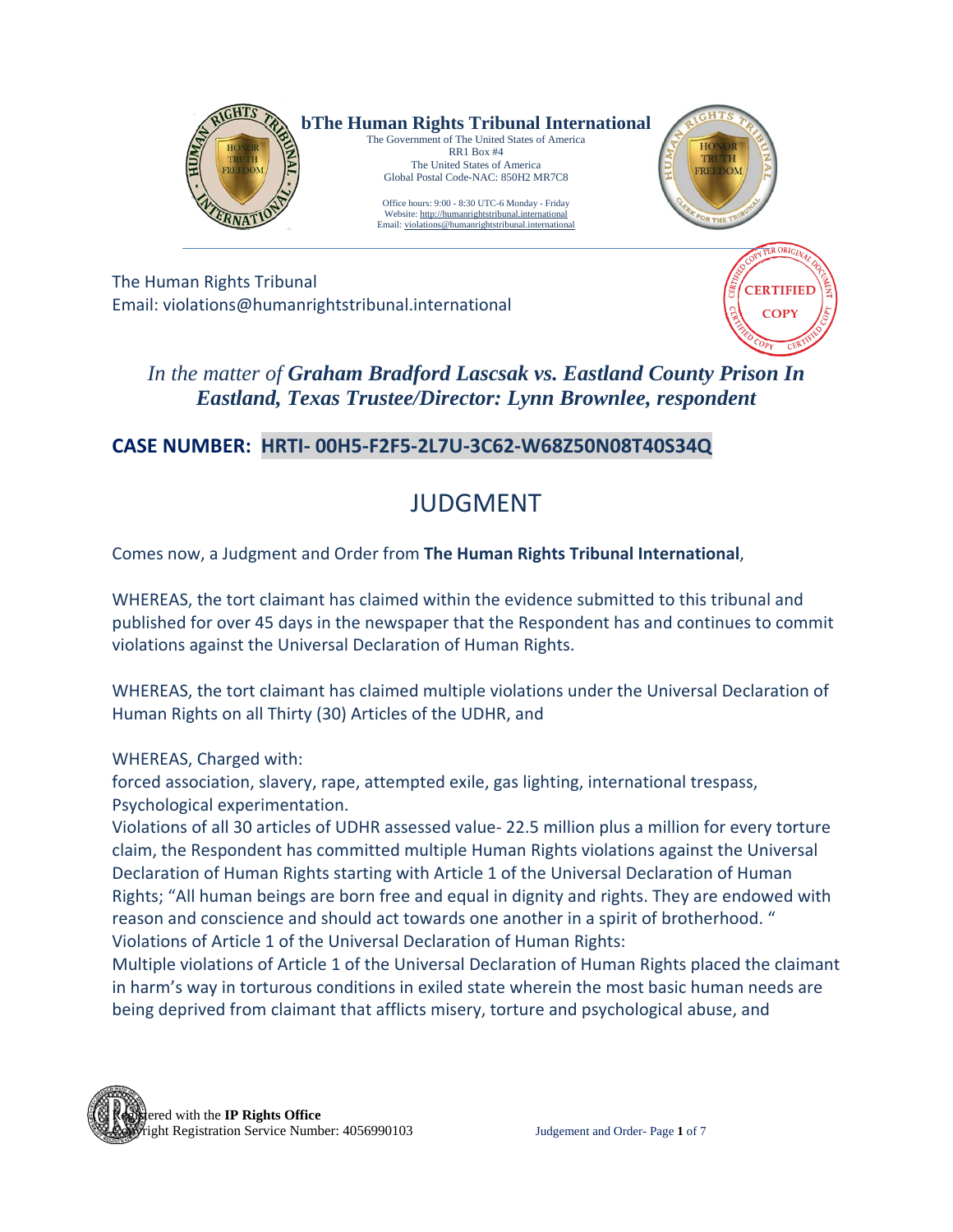WHEREAS, Respondent violated the claimant's rights under Article 2 of the Universal Declaration of Human Rights;

"Everyone is entitled to all the rights and freedoms set forth in this Declaration, without distinction of any kind, such as race, color, sex, language, religion, political or other opinion, national or social origin, property, birth or other status. Furthermore, no distinction shall be made on the basis of the political, jurisdictional or international status of the country or territory to which a person belongs, whether it be independent, trust, non-self-governing or under any other limitation of sovereignty."

Violations of Article 2 of the Universal Declaration of Human Rights:

Respondent violated Article 2 of the Universal Declaration of Human Rights by placing the claimant in torturous conditions by reducing claimants status to "in question" in the sense of no guilty plea trial which violates due process on behalf of claimant by persecution of political belief's and international status and standing and reducing the sanctity of the family by destroying the father, and

WHEREAS, Respondent Violated the claimant rights under Article 3 of the Universal Declaration of Human Rights;

"Everyone has the right to life, liberty and security of person."

Violations of Article 3 of the Universal Declaration of Human Rights:

Respondent violate Article 3 of the Universal Declaration of Human Rights by placing the claimant in danger by torturous conditions wherein basic human rights are deprived, liberty and freedom is reduced to almost non-existent. Claimant's person, reputation and identity has been tainted and claimant is deprived of handling claimant's affairs violating Natural Law by interfering between the intangible rights of claimant and claimant's tangible private property and intellectual property rights, and

WHEREAS, Respondent Violated the claimant rights under Article 4 of the Universal Declaration of Human Rights;"No one shall be held in slavery or servitude; Slavery and the slave trade shall be prohibited in all their forms. "

Violations of Article 4 of the Universal Declaration of Human Rights:

Claimant is forced into slavery as claimants energy serves the Bankers Manifesto also known as a declaration of war wherein claimant is made a perpetual debtor to a child support account and incarcerated if such balance is not kept or incarcerated for claimant attempting to see claimants child much like experimentation on monkeys, and

WHEREAS, Respondent Violated the claimant rights under Article 5 of the Universal Declaration of Human Rights;

"No one shall be subjected to torture or to cruel, inhuman or degrading treatment or punishment."

Violations of Article 5 of the Universal Declaration of Human Rights:

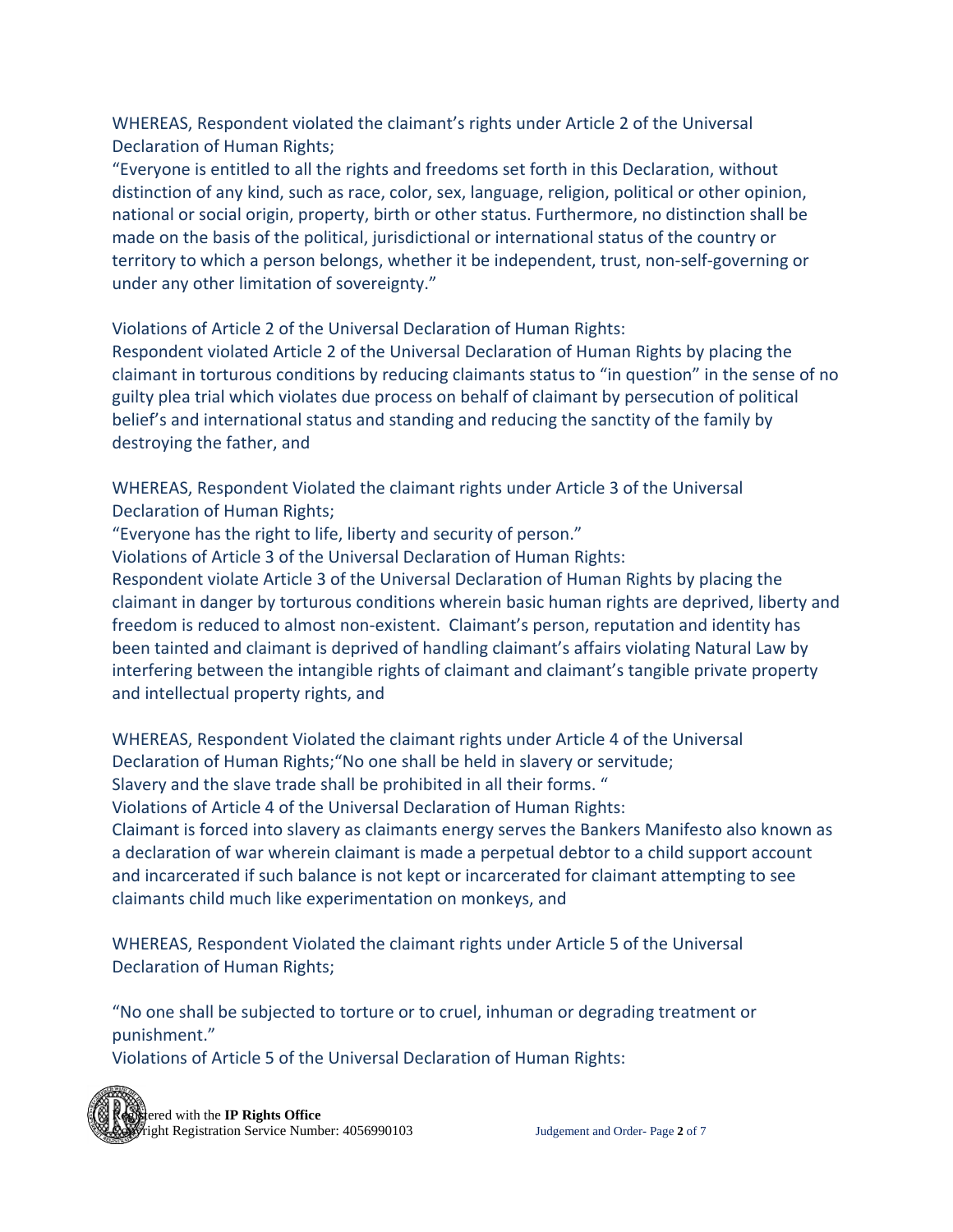Respondents subjected claimant to physical restraint, claimant is forced into environment conditions that cause discomfort and misery which at night deprives sleep and further subjects the claimant to temperature conditions that gaslights the sanity of the claimant. Claimant is incarcerated which is torture, and

WHEREAS, Respondent Violated the claimant rights under Article 6 of the Universal Declaration of Human Rights;

"Everyone has the right to recognition everywhere as a person before the law."

Violation of Article 6 of the Universal Declaration of Human Rights:

Respondents committed identity theft by falsifying the record and trafficking in persons which violates due process for the claimant before the law, and

WHEREAS, Respondent Violated the claimant rights under Article 7 of the Universal Declaration of Human Rights;

"All are equal before the law and are entitled without any discrimination to equal protection of the law. All are entitled to equal protection against any discrimination in violation of this Declaration and against any incitement to such discrimination."

Violation of Article 7 of the Universal Declaration of Human Rights: Respondents placed claimant into slavery which places claimant in the status as property which is non-recognition of a human being with human rights, and

WHEREAS, Respondent Violated the claimant rights under Article 8 of the Universal Declaration of Human Rights;

"Everyone has the right to an effective remedy by the competent national tribunal for acts violating the fundamental rights granted him by the constitution or by law."

Violation of Article 8 of the Universal Declaration of Human Rights: Respondents refuse the claimant a competent national tribunal by forced association into private court interfering with claimant's due process, and

WHEREAS, Respondent Violated the claimant rights under Article 9 of the Universal Declaration of Human Rights;

"No one shall be subjected to arbitrary arrest, detention or exile."

Violation of Article 9 of the Universal Declaration of Human Rights: Respondent's placed claimant in detention in the form of physical incarceration for an arrest with no warrant with no existing laws, no existing bilateral social compact agreement and in the form of exile where all basic human rights are being deprived and cruel and unusual punishment, and

**Registered with the IP Rights Office** Fight Registration Service Number: 4056990103 Judgement and Order- Page 3 of 7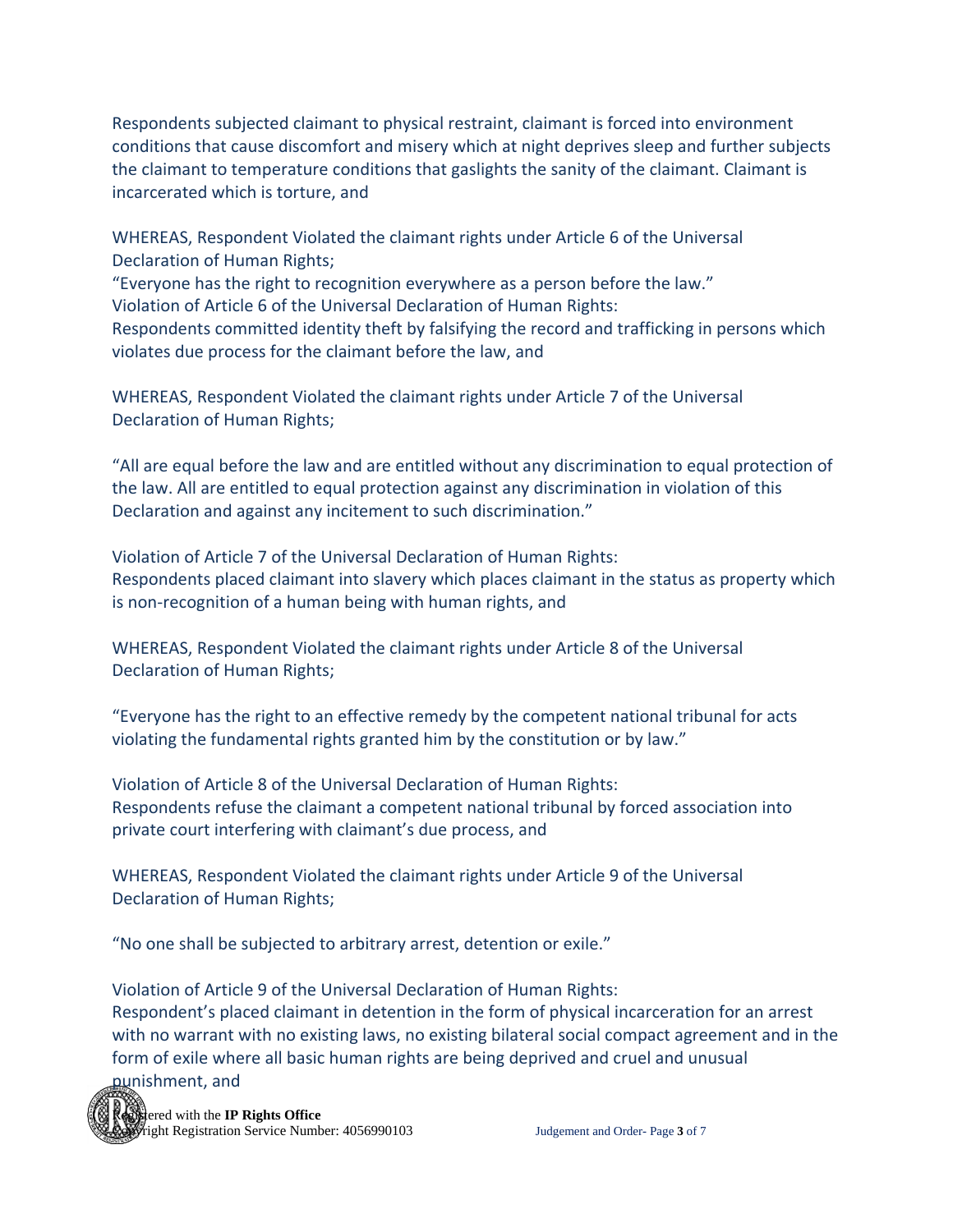WHEREAS, Respondent Violated the claimant rights under Article 10 of the Universal Declaration of Human Rights;

"Everyone is entitled in full equality to a fair and public hearing by an independent and impartial tribunal, in the determination of his rights and obligations and of any criminal charge against him.

Violation of Article 10 of the Universal Declaration of Human Rights: Respondent's force a private company court vacant any and all public government apparatus in which ventures incentives and profits by foreign emoluments in secret society not independent and cannot be impartial due to profits while fighting with the Bankers within its declaration of war, and

WHEREAS, Respondent Violated the claimant rights under Article 11 of the Universal Declaration of Human Rights;

"Everyone charged with a penal offence has the right to be presumed innocent until proved guilty according to law in a public trial at which he has had all the guarantees necessary for his defence."

Violations of Article 11 of the Universal Declaration of Human Rights: Claimant allegedly charged with a penal offence and claimant has been incarcerated without any due process which has placed claimant into exile, and

WHEREAS, Respondent Violated the claimant rights under Article 12 of the Universal Declaration of Human Rights;

"No one shall be subjected to arbitrary interference with his privacy, family, home or correspondence, nor to attacks upon his honor and reputation. Everyone has the right to the protection of the law against such interference or attacks. "

Violations of Article 12 of the Universal Declaration of Human Rights:

Respondents are engaged in forced separation between claimant and claimants child, respondents are violating Natural Law by interfering between the intangible rights of claimant and claimants tangible private settled home which has forced claimant to be subjected to invasion of private affairs. The charges brought against claimant have damaged claimant's relationship's with claimant and claimant's local society which hinders growth and advancement for the claimant, and

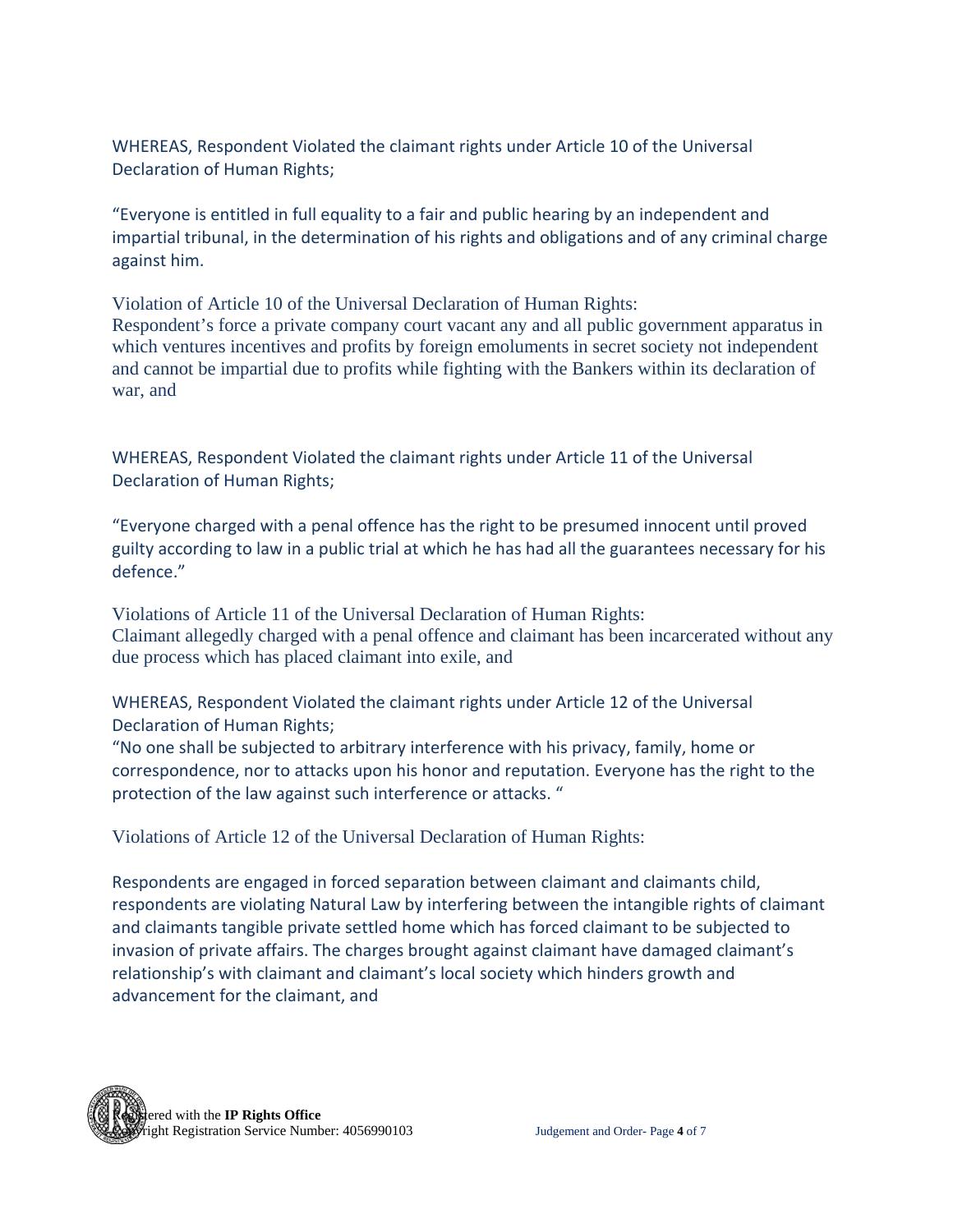WHEREAS, Respondent Violated the claimant rights under Article 13 of the Universal Declaration of Human Rights;

"(1) Everyone has the right to freedom of movement and residence within the borders of each State."

Violations of Article 13 of the Universal Declaration of Human Rights: The claimant's has been confine to a feet by feet living space and has freedom of mobility reduced to one living quarters in a structured building with very little time to go outside, and

WHEREAS, Respondent Violated the claimant rights under Article 15 of the Universal Declaration of Human Rights;

"(1) Everyone has the right to a Nationality"

"(2) No one shall be arbitrarily deprived of his nationality nor denied the right to change his nationality.

Violations of Article 15 of the Universal Declaration of Human Rights:

The respondents denied claimant the benefits of Nationality by refusing the claimant's use of the courts claimant is contracted with trespassing on a bilateral social compact agreement and respondents forced opposition against the genius republic form of government forcing claimant into communism, and

WHEREAS, Respondent Violated the claimant rights under Article 17 of the Universal Declaration of Human Rights;

"(1) Everyone has the right to own property alone as well as in association with others."

"(2) No one shall be arbitrarily deprived of his property.

Violations of Article 17 of the Universal Declaration of Human Rights:

Respondents have incarcerated the claimant keeping the claimant from his private property such as home, automobile, private possessions and assets. Respondents have forced claimant into a state of exile wherein the claimant has no private property rights, and

WHEREAS, Respondent Violated the claimant rights under Article 20 of the Universal Declaration of Human Rights;

"(1) Everyone has the right to freedom of peaceful assembly and association."

"(2) No one may be compelled to belong to an association."

Violations of Article 20 of the Universal Declaration of Human Rights:

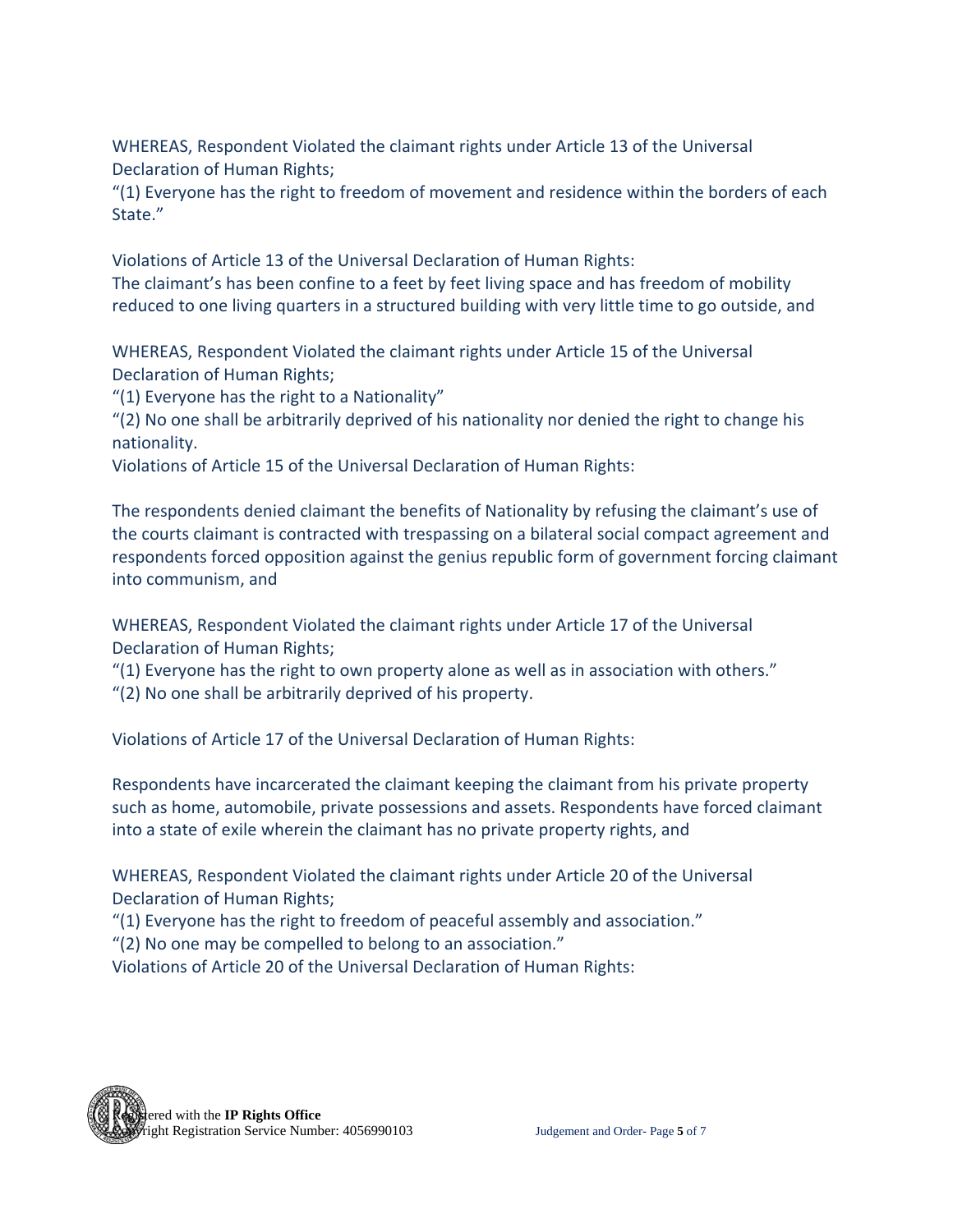(1)Claimant as trustee over claimant's child has privileges to the child as sanction of the family in private posterity and the rights of a family to associate.

(2) Claimant is forced into association with respondents, incarcerated and compelled to perform in the acts of inmate as a slave prisoner, and

WHEREAS, Respondent Violated the claimant rights under Article 28 of the Universal Declaration of Human Rights;

"Everyone is entitled to a social and international order in which the rights and freedoms set forth in this Declaration can be fully realized. "

Violations of Article 28 of the Universal Declaration of Human Rights:

Respondent has violated this Article due to continual trespass against the social and international order, and

WHEREAS, Respondent, Violated the claimant rights under Article 29 of the Universal Declaration of Human Rights;

"(1) Everyone has duties to the community in which alone the free and full development of his personality is possible. (2) In the exercise of his rights and freedoms, everyone shall be subject only to such limitations as are determined by law solely for the purpose of securing due recognition and respect for the rights and freedoms of others and of meeting the just requirements of morality, public order and the general welfare in a democratic society. Violations of Article 29 of the Universal Declaration of Human Rights:

(1) Respondents are confining the claimant and have created conditions that won't allow the claimant to grow and utilize the claimants freedom and talents.

(2) The respondents compel performance of claimant under duress violating all human rights of the claimant and have cause cruel and unusual punishment grossly nefarious in nature.





Mutger T. Miloli



**Registered with**  $\text{Regis}$ 

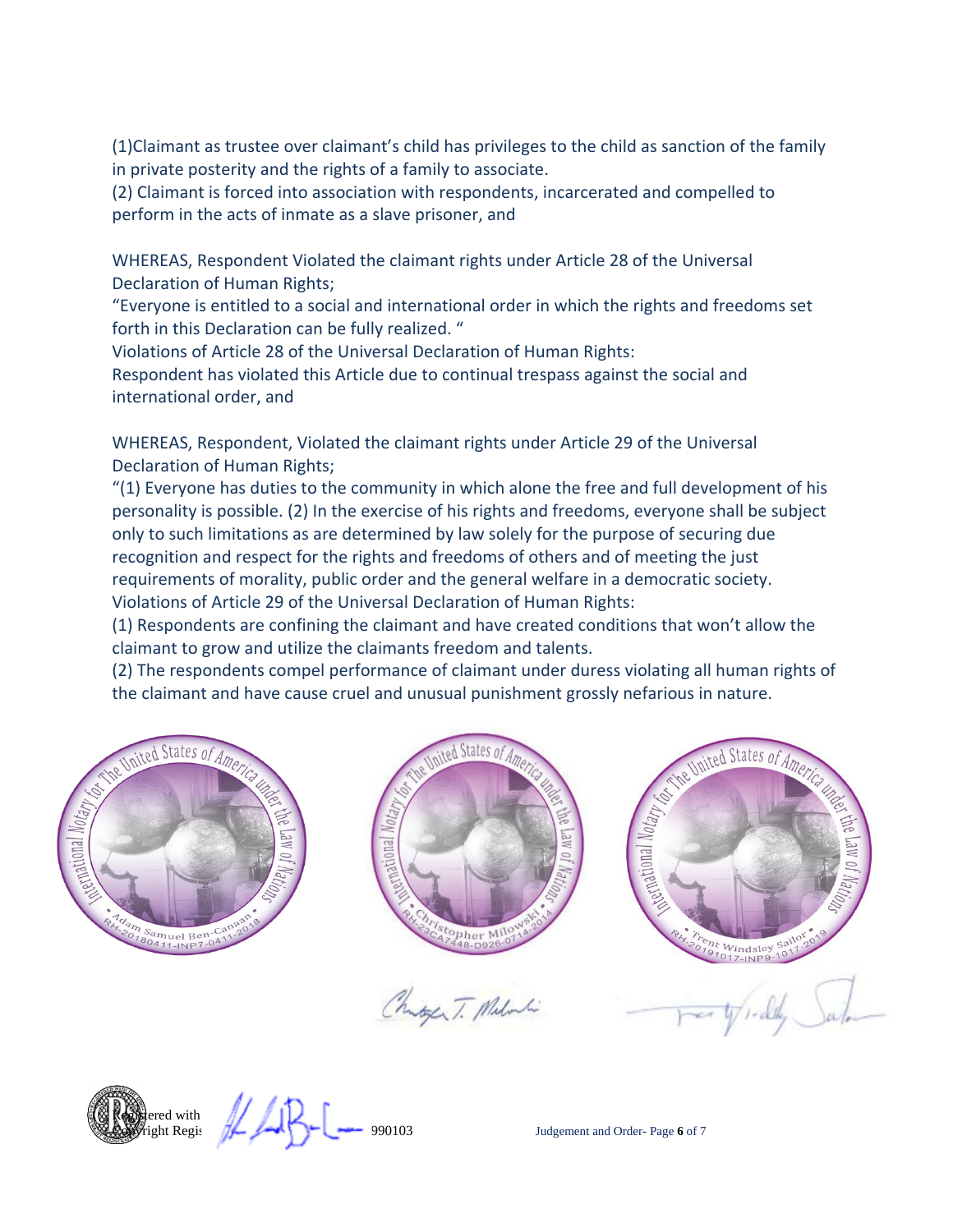Adam Samuel Ben-Canaan Christopher T. Milowski Trent Windsley Sailor Signed and Sealed

#### **VERIFICATION**

I, Valerie Zicaro, (hereinafter "Clerk") hereby verify that the signatures of these three International Notaries on this Judgment and order, to the best of the Clerks knowledge and belief are authentic.



Valerie Zicaro, Clerk for the Court

## JUDGMENT

NOW THEREFORE:

BE IT JUDGED, that the claims brought to the Human Rights Tribunal International gives witness to the existence of Human Rights Violations against every one of the Universal Declaration of Human Rights have occurred and that the evidence proves that Respondent did cause a larg and massive amount of human rights abuses and did bear false witness to gaslight the claimant. Including threats to incite violence, the enslavement of the claimant through compelled performance where no contract exists which constitutes extortion. Forced association through the theft of time and labor and attempt to exile without merit and without corroborating evidence, but with malicious intent through gaslighting manipulation and psychological experimentation against the claimant, and

The respondents are torturing the claimant shall be naturalized to be subjected to the Universal Declaration of Human Rights, Law of Nations customary international law, and

The HRTI will uphold the freedom of choice to a Nationality and promote the process of free will and choice toward self-determination which are protected in the Universal Declaration of Human Rights, and

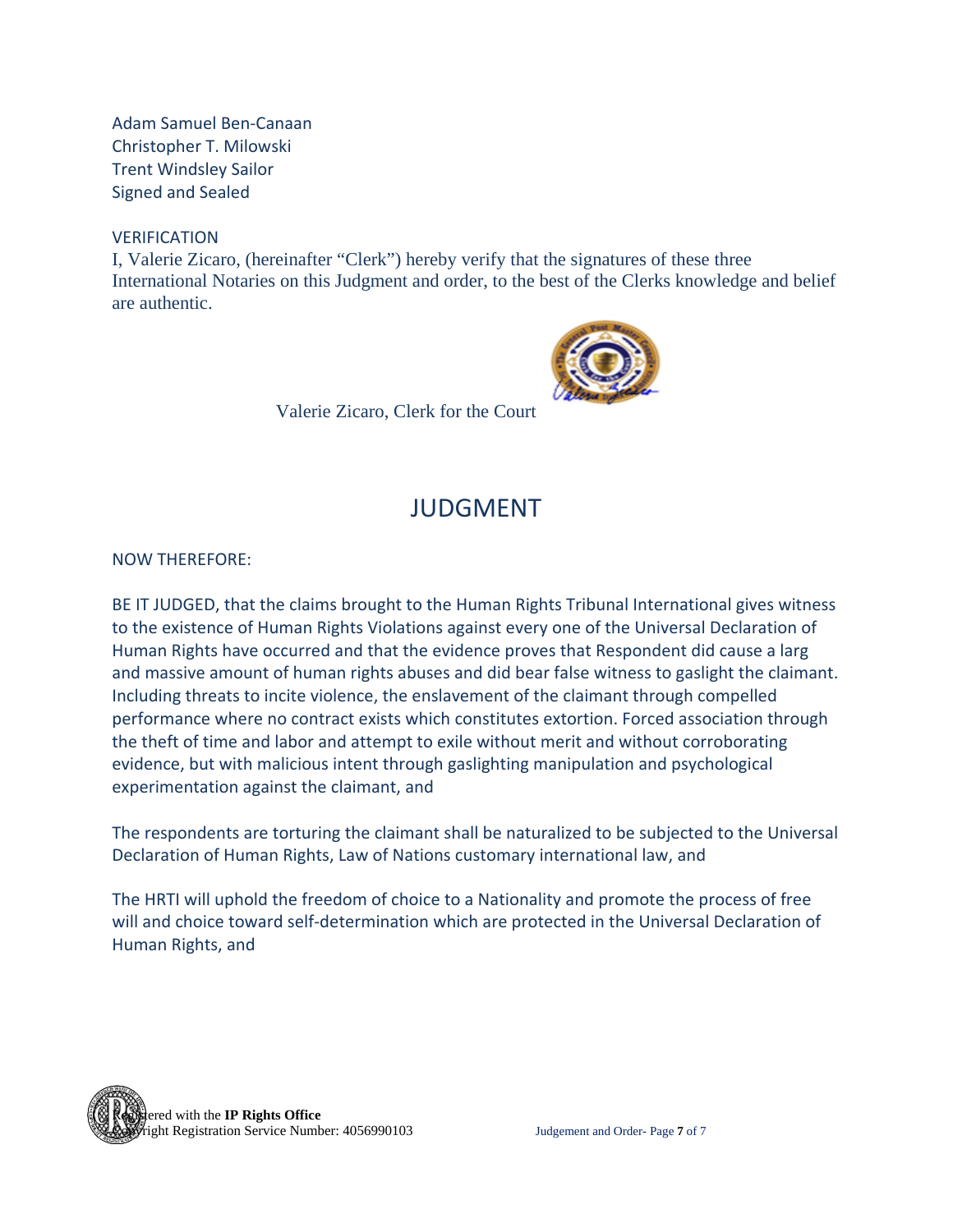Affirmed and Acknowledged by the Human Rights Tribunal on this 276<sup>th</sup>Day in the year of Yahweh 6021 Translation 20<sup>th</sup> Day of December, 2019)



Adam Samuel Ben-Canaan Christopher T. Milowski Trent Windsley Sailor

VERIFICATION

I, Valerie Zicaro, (hereinafter "Clerk") hereby verify that the signatures of these three International Notaries on this Judgment and order, to the best of the Clerks knowledge and belief are authentic.

Changer T. Milos



Valerie Zicaro, Clerk for the Court



For the field Sala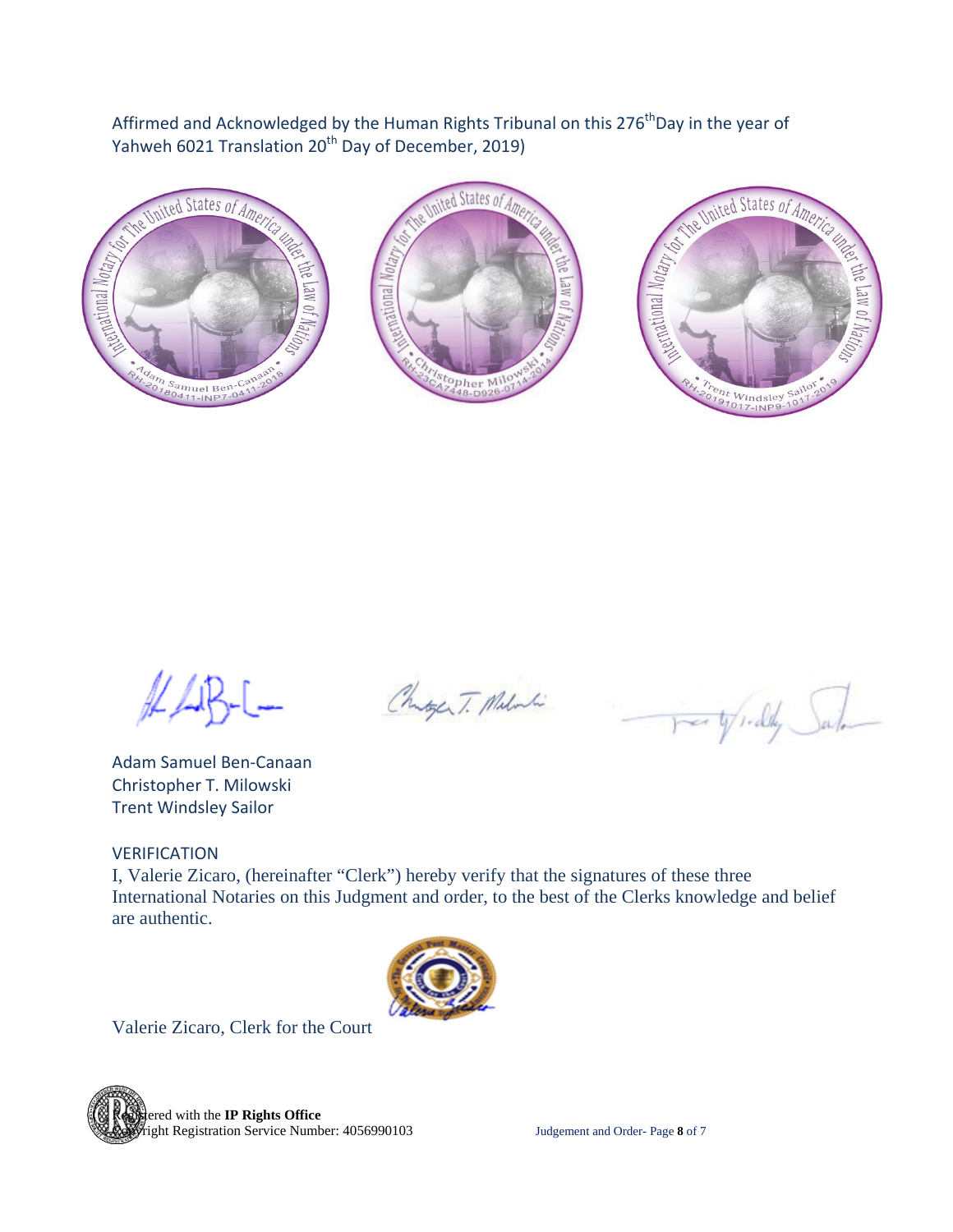## *In the matter of Graham Bradford Lascsak vs. Eastland County Prison In Eastland, Texas Trustee/Director: Lynn Brownlee, respondent*

# *CASE NUMBER:* **HRTI- 00H5-F2F5-2L7U-3C62-W68Z50N08T40S34Q** ORDERS

BE IT ORDERED, that Respondent, are under arrest for the 30 Human Rights Violations against the Universal Declaration of Human Rights, and under international law, thereby giving Interpol jurisdiction on the local, state and federal level in this particular case in accordance with international law if it so chooses to intervene, and

FURTHER BE IT ORDERED, that the respondent will free the claimant out of incarceration and torture immediately without denial and without delay, and

FURTHER BE IT ORDERED, that all sovereignty, freedoms, liberties, rights, privileges, immunities, reputation in good standing, Nationality, and peace is hereby upheld to the claimant, and

FURTHER BE IT ORDERED, that any further evidence of violations of the UDHR or any other deprivation of character will be sent to the Law Department for the Government of The United States of America for further review for possible further Human Right Violations under international law, and

FURTHER BE IT ORDERED, that no retaliation or harassment against the Government of The United States of America, its office holders, or any other American National shall be tolerated, any and all retaliation by any and all shall be resisted with automatic arrest of the Human Rights Violator and tried in this Human Rights Tribunal immediately upon a proper affidavit and evidence to support the violation, and

FURTHER BE IT ORDERED, that any articles on the internet that attempt to distort the history of The United States of America, the Government of The United States of America, and the American Nationals thereof, is an attempt to interfere with the Social Compact Agreement of its people and is an act of terrorism against The United States of America and in violation of the UDHR, and

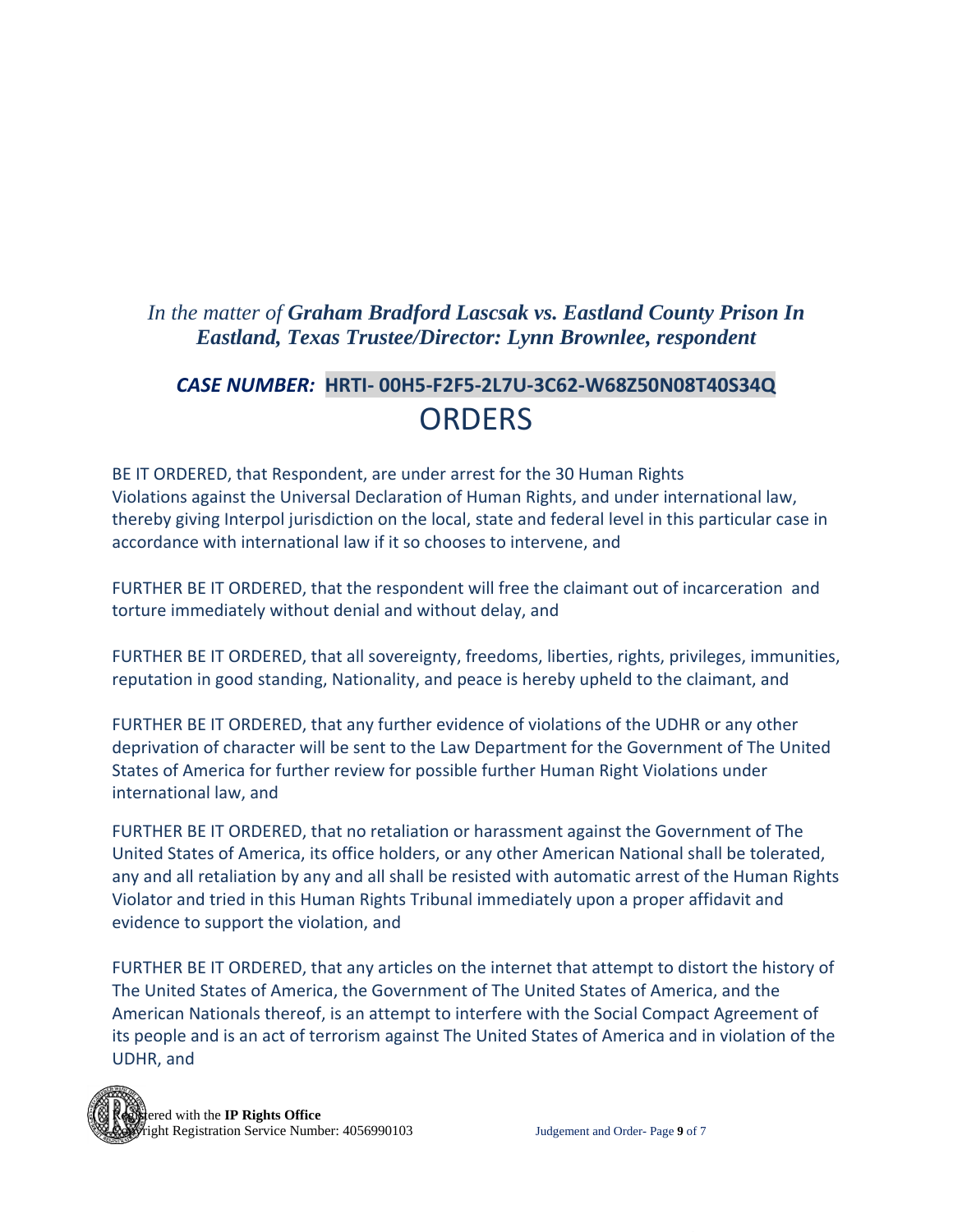FURTHER BE IT ORDERED, that the Law Department for the Government of The United States of America reserves the right to utilize this Judgment and Order and any and all evidence herewith in any future charges or court actions in this or other court of Law.

FURTHER BE IT ORDERED, that this Judgment and Order be sent to The office of the Treasury for The United States of America, Global Postal Code: NAC: 850H2 MR7C8-0007, The United States of America For the purpose of attaching a fine for the monetary damages associated with Violations of all 30 Articles of the Universal Declaration of Human Rights.

## GENERAL ORDER

FURTHER BE IT ORDERED UNDER GENERAL ORDER: that any and all Foreign Monarchs, Governments, incorporated and/or unincorporated Associations, Agencies or agents thereof are hereby ordered to cease and desist any and all interference or disruptive actions towards The United States of America, the Government of The United States of America, American Nationals, the Social Compact Agreement of its Nationals, the power of attorney, its Law form, and freedoms thereto, and

Affirmed and Acknowledged by the Human Rights Tribunal on this 276<sup>th</sup>Day in the year of Yahweh 6021 Translation 20<sup>th</sup> Day of December, 2019)



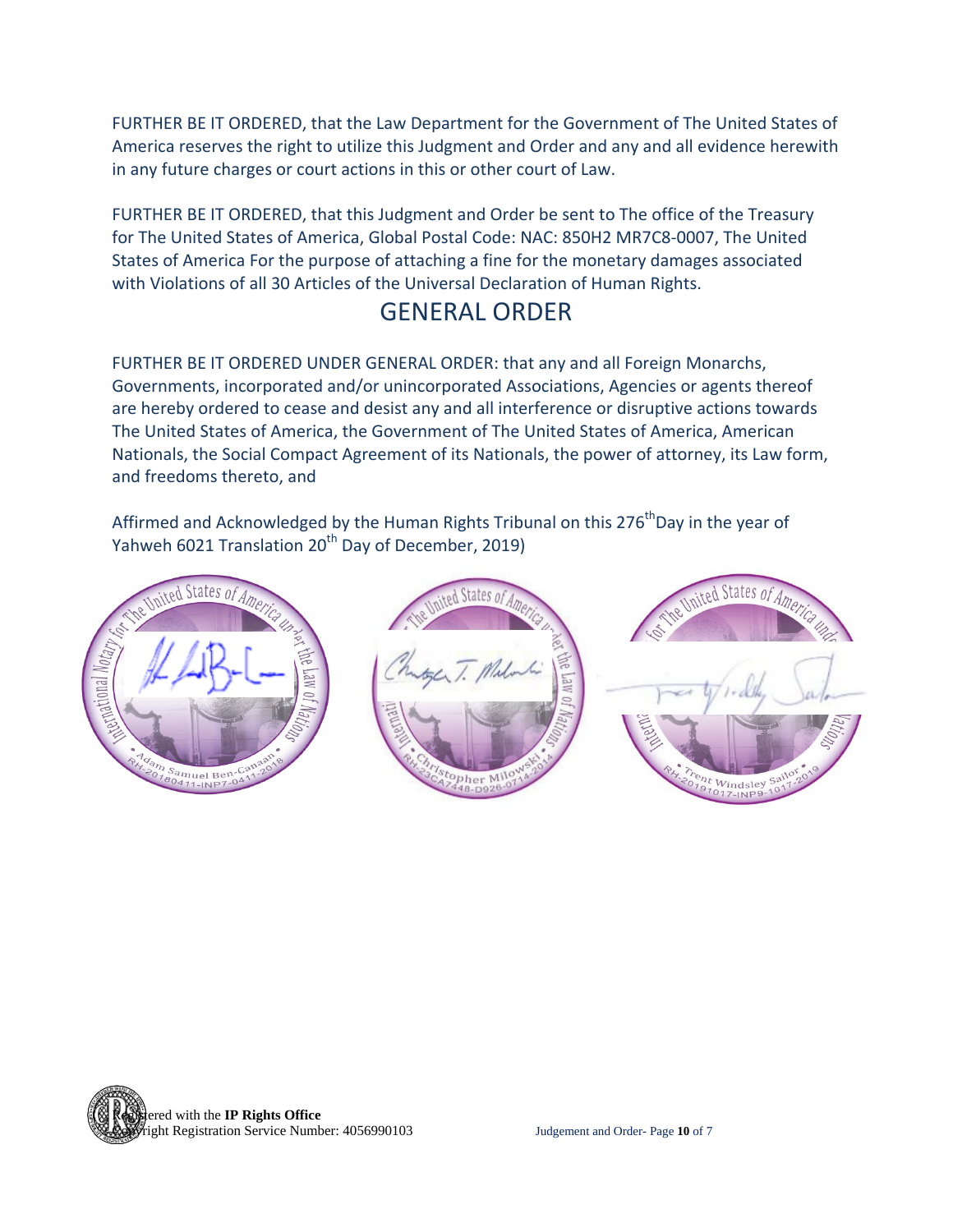Adam Samuel Ben-Canaan Christopher T. Milowski Trent Windsley Sailor

**VERIFICATION** 

I, Valerie Zicaro, (hereinafter "Clerk") hereby verify that the signatures of these three International Notaries on this Judgment and order, to the best of the Clerks knowledge and belief are authentic. Valerie Zicaro, Clerk for the Court